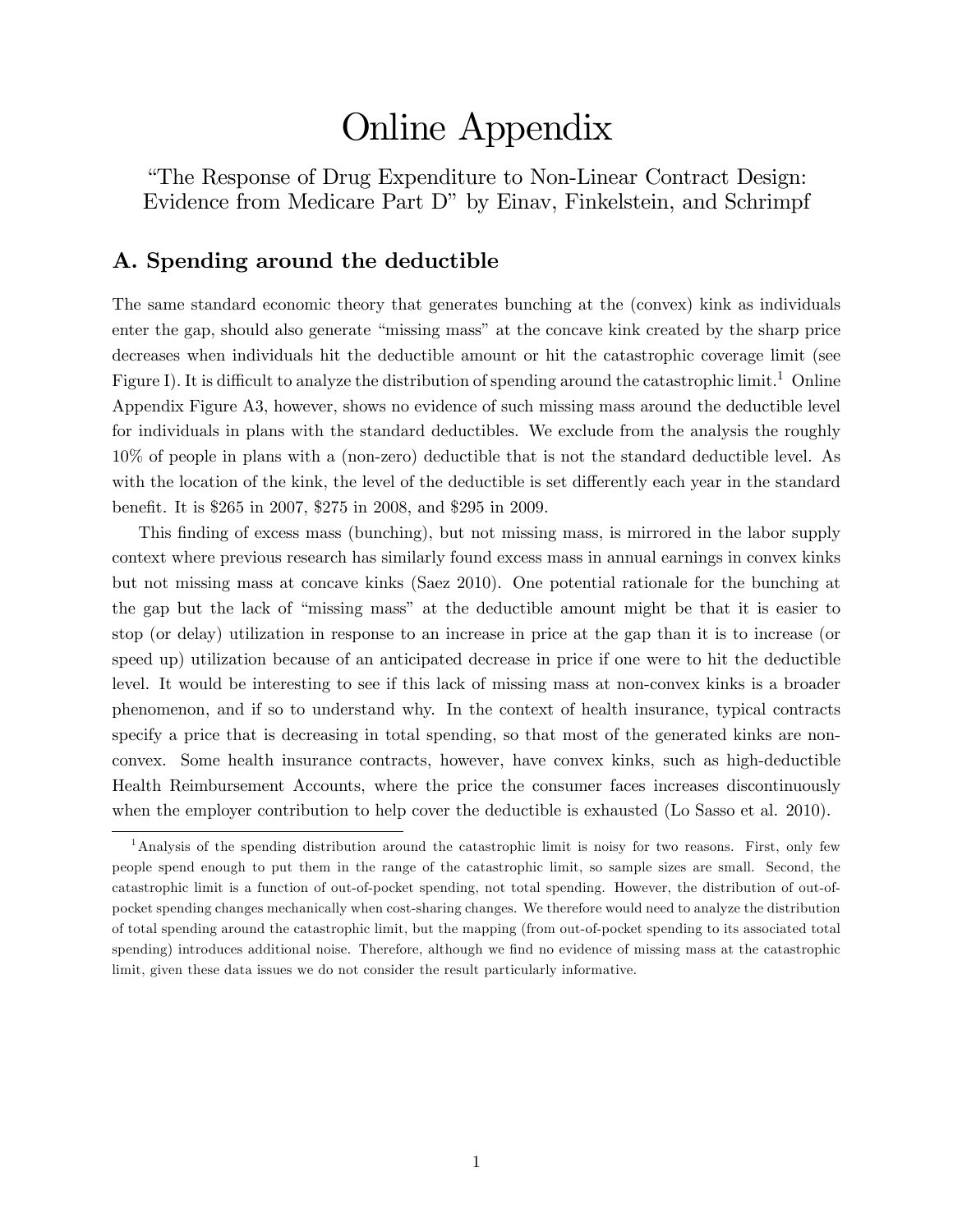### B. Estimation details

Simulation We estimate our model using simulated minimum distance. As described in Section IV.D:

$$
\widehat{\varphi} \in \arg \min_{\varphi \in \Psi} (m_n - m_s(\varphi))^t W_n(m_n - m_s(\varphi)).
$$

To calculate  $m_s(\varphi)$  we simulate data given a vector of parameters. To do so, we first calculate the value function for each latent type and plan combination as described below. For each observation we then simulate  $S$  claim histories. Given a person's chosen plan, age, and other characteristics we simulate a sequence of claims. We first draw the person's type  $m_{is}$  from a multinomial distribution with probabilities  $\exp(z_i \beta_m) / (\sum_{k=1}^M \exp(z_i \beta_k))$ . Then, starting from the first week of the year  $(t = 51)$  and going until the final week of the year  $(t = 0)$ , we simulate a claim history.<sup>2</sup>

Cumulative spending begins with  $x_{is,51} = 0$ . The initial health state,  $\lambda_{ist}$ , is drawn from its type specific stationary distribution. Each week there is an event with probability  $\lambda_{ist}$ . When there is an event, the log potential claim is  $\log \theta_{ist} \sim N(\mu_{m_{is}}, \sigma_{m_{is}}^2)$ . The utility cost of not filling the claim is  $\omega_{ist}$ , which is equal to  $\theta_{ist}$  with probability  $1 - p_{m_{is}}$  and uniform on  $(0, \theta_{ist})$  with probability  $p_{m_{is}}$ . The claim is filled if

$$
-c_j(\theta_{ist}, x_{ist}) + \delta v_{jm}(x_{ist} + \theta_{ist}, t-1, \lambda_{ist}) \ge -\omega_{ist} + \delta v_{jm}(x_{ist}, t-1, \lambda_{ist}),
$$

In this case,  $x_{ist-1} = x_{ist} + \theta_{ist}$ . Otherwise,  $x_{ist-1} = x_{ist}$ . Finally,  $\lambda_{ist-1}$  is drawn from  $H_m(\cdot|\lambda_{ist})$ .

We repeat this simulation until  $t = 0$ . We then use the simulated data to calculate the statistics described in Section IV.D. Since the number of observations is large, we use one simulation per observation  $(S = 1)$ .

Minimization Throughout the minimization of the objective function, the underlying random draws are kept constant and only shifted and/or rescaled as the parameters change. Nonetheless, the simulated objective is not continuous with respect to  $\varphi$  due to discrete changes in whether some simulated potential claims are filled or not. The large number of potential sequences of claims makes smoothing the objective function difficult. Instead, we use a minimization algorithm that is robust to poorly behaved objectives, the covariance matrix adaptation evolution strategy (CMA-ES) of Hansen (2006). Like simulated annealing and various genetic algorithms, CMA-ES incorporates randomization, which makes it effective for global minimization. Like quasi-Newton methods, CMA-ES also builds a second order approximation to the objective function, which makes CMA-ES much more efficient than purely random or pattern based minimization algorithms. In comparisons of optimization algorithms, CMA-ES is among the most effective existing algorithms, especially for non-convex non-smooth objective functions (Hansen et al. 2010; Rios and Sahinidis 2013). Andreasen (2010) shows that CMA-ES performs well for maximum likelihood estimation of

<sup>2</sup>For 65 year olds we start from the week they enrolled in Medicare Part D. Since our data only contains the month, but not week, of enrollment, we draw the enrollment week from a uniform distribution within the enrollment month.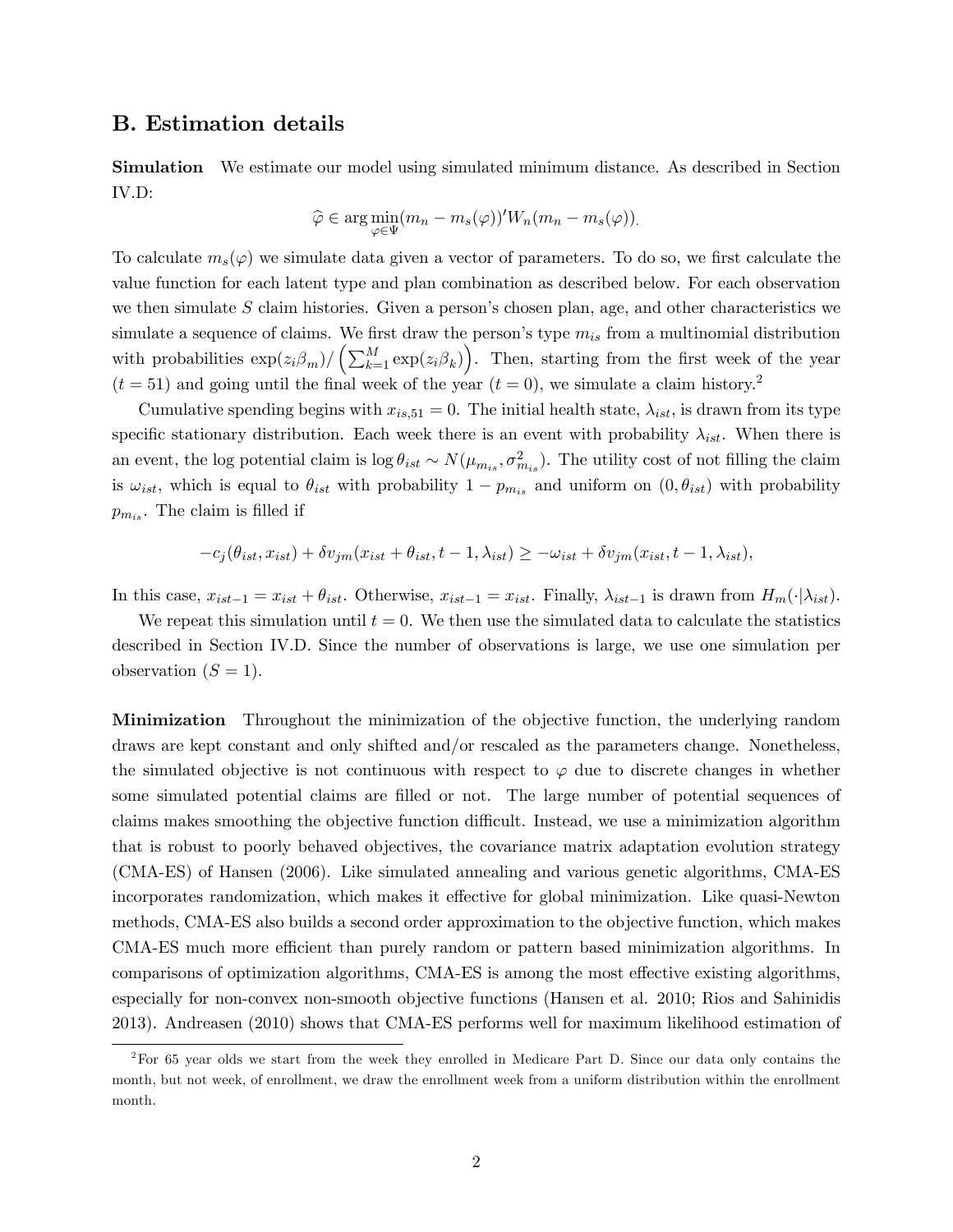DSGE models. As discussed by Hansen and Kern (2004), an important parameter for the global convergence of CMA-ES is the population size. We initially set the population size to the default value of 15 (which is proportional to the logarithm of the dimension of the parameters), and then increased it to 100. The computation is primarily CPU bound. The estimation takes roughly four days to run on a server with two Intel Xeon E5-2670 eight-core processors.

**Calculation of value function** Each individual's value function depends on her chosen plan,  $j$ , and her unobserved type,  $m$ . As in equation (2) in the main text, the Bellman equation is

$$
v_{jm}(x,t,\lambda) = E_m \left[ (1 - \lambda') \delta v_{jm}(x,t-1,\lambda') + \lambda' \left( \max \left\{ \begin{matrix} -c_j(\theta,x) + \delta v_{jm}(x+\theta,t-1,\lambda'), \\ -\omega + \delta v_{jm}(x,t-1,\lambda') \end{matrix} \right\} \right) \middle| \lambda \right],
$$

where the subscripts denote plan j and type m. The expectation is subscripted by m to emphasize that it depends on the type-specific distribution of  $\theta$ ,  $\omega$ , and  $\lambda'$ . Given that  $v_{jm}(x,0,\lambda) = 0$ , we can compute an approximation to  $v_{jm}$  sequentially. First, we approximate  $v_{jm}(x,1,\lambda)$ . Then, we use that approximation to compute  $v_{jm}(x, 2, \lambda)$ , and so on. To be more specific, let  $\{x_{k,j}\}_{k=1}^K$  be a large set of values of x that cover the support of x. Then, given some approximation to  $v_{jm}(x, t-1, \lambda)$ , say  $\tilde{v}_{jm}(x, t - 1, \lambda)$ , we compute

$$
v_{k,jm\lambda} = (1 - \lambda_m)\delta\tilde{v}_{jm}(x_{k,j}, t-1) + \lambda_m E_m \left[ \max \left\{ \begin{matrix} -c_j(\theta, x_{k,j}) + \delta\tilde{v}_{jm}(x_{k,j} + \theta, t-1, \lambda'), \\ -\omega + \delta\tilde{v}_{jm}(x_{k,j}, t-1, \lambda') \end{matrix} \right\} \middle| \lambda_m \right].
$$

We then calculate  $\tilde{v}_{jm}(x, t, \lambda)$  using linear interpolation between the  $\{(x_{k,j}, v_{k,jm\lambda})\}$  values.<sup>3</sup> We allow  $x_{k,j}$  to differ for each plan. For each plan,  $x_{k,j}$  is set to 20 evenly spaced points between 0 and the deductible amount, 20 evenly spaced points between the deductible amount and the kink location, 20 evenly spaced points in the gap, and only 2 points above the catastrophic limit. Thus, plans with a deductible use  $K = 62$  interpolation points and plans without a deductible use  $K = 42$ interpolation points. Above the catastrophic limit,  $c(\theta, x) = C\theta$  for some constant C, so the value function is constant and two interpolation points suffice.

To calculate  $v_{k,jm\lambda}$ , we must integrate over  $\theta$ ,  $\omega$ , and  $\lambda'$ .  $\lambda'$  is discrete, so integrating over its distribution is straightforward. For  $\theta$  and  $\omega$ , we must compute

$$
E_m\left[\max\left\{-c_j(\theta, x_k) + \delta \tilde{v}_{jm}(x_k + \theta, t - 1, \lambda)\right\},\ -\omega + \delta \tilde{v}_{jm}(x_k, t - 1, \lambda)\right\}].
$$

We approximate the expectation over  $\theta$  using Gauss-Hermite quadrature with 30 integration points. Given the assumed distribution of  $\omega/\theta$ , the remaining conditional expectation over  $\omega$  given  $\theta$  has a

<sup>&</sup>lt;sup>3</sup>We also experimented with shape preserving cubic interpolation. The resulting value function approximation is very similar. We use linear interpolation in the estimation because it is less computationally intensive.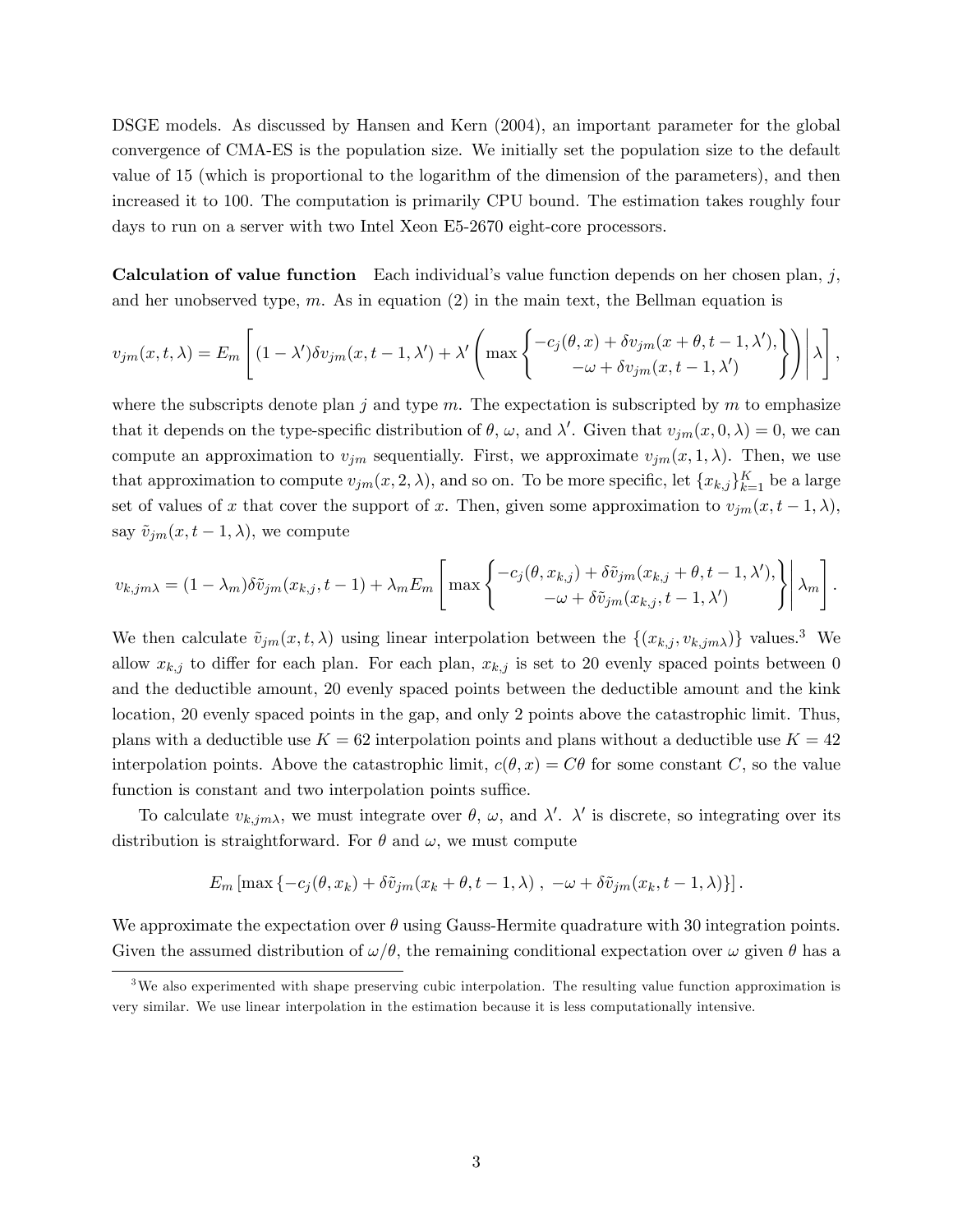closed form. In particular,

$$
E_m\left[\max\left\{\frac{-c_j(\theta, x_{k,j}) + \delta\tilde{v}_{jm}(x_{k,j} + \theta, t - 1, \lambda)}{-\omega + \delta\tilde{v}_{jm}(x_{k,j}, t - 1, \lambda)}\right\}\right] =
$$
  
\n
$$
= E_m\left[\frac{P\left(\frac{c_j(\theta, x_{k,j}) - \delta\tilde{v}_{jm}(x_{k,j} + \theta, t - 1, \lambda) + \delta\tilde{v}_{jm}(x_{k,j}, t - 1, \lambda)}{\theta} \leq \frac{\omega}{\theta}\right|\theta\right)\left(-c_j(\theta, x_{k,j}) + \delta\tilde{v}_{jm}(x_{k,j} + \theta, t - 1, \lambda)\right) +
$$
  
\n
$$
= E_m\left[\frac{P\left(\frac{c_j(\theta, x_{k,j}) - \delta\tilde{v}_{jm}(x_{k,j}, t - 1, \lambda)}{\theta} \leq \frac{\omega}{\theta}\right|\theta\right)\cdot\left(\frac{c_j(\theta, x_{k,j}) - \delta\tilde{v}_{jm}(x_{k,j} + \theta, t - 1, \lambda) + \delta\tilde{v}_{jm}(x_{k,j}, t - 1, \lambda)}{\theta} \geq \frac{\omega}{\theta}\right] + \delta\tilde{v}_{jm}(x_{k,j}, t - 1, \lambda)\right)\right]
$$

;

where

$$
P\left(C \leq \frac{\omega}{\theta} \middle| \theta\right) = \begin{cases} 0 & \text{if } C \leq 0 \\ p_m C & \text{if } C \in (0,1) \\ 1 & \text{if } C \geq 1 \end{cases}
$$

and

$$
E\left[\omega \left|\frac{\omega}{\theta} < C\right.\right] = \begin{cases} \frac{Cp_m}{2} & \text{if } C \in [0,1) \\ 1 - p_m + \frac{p_m}{2} & \text{if } C \ge 1 \end{cases}.
$$

**Code** The estimation code is written in C++. It is available at  $https://bitbucket.org/paulschrimpf/medicared/$ overview. It uses the covariance matrix adaptation evolution strategy (CMA-ES) of Hansen and Kern (2004) and Hansen (2006) to minimize the objective function. ALGLIB (www.alglib.net) is used for random number generation, interpolation, and integration.

#### C. More details about model extensions

In the main text we report results from various variants and extensions to the baseline model. Some of the variations, like changing the number of types, are mechanical. Others require some explanation. This section describes the two less trivial variations of the model, and how the value function computation is altered for each.

#### C.1. Allowing for risk aversion

As stated in the main text, we introduce constant absolute risk aversion while maintaining perfect intertemporal substitution by specifying recursive preferences as in Kreps and Porteus (1978) or Epstein and Zin (1989). Individual preferences over a stochastic sequence of flow utilities,  $\{u_t\}$ , are defined recursively as

$$
V_t = u_t + \delta\left(\frac{-1}{\alpha}\right) \log E_t[e^{-\alpha V_{t+1}}],
$$

where  $\alpha$  is the coefficient of absolute risk aversion. Using the form of  $u_t$  in our model, this becomes

$$
V_t = -\ell_t d_t c_j(\theta_t, x_t) + \ell_t (1 - d_t)(-\omega_t) + \delta \frac{-1}{\alpha} \left\{ \frac{d_t \ell_t \log E[\exp(-\alpha V_{t-1}) | x_{t-1} = x_t + \theta_t, \lambda_t = \lambda] + \atop + (1 - d_t \ell_t) \log E[\exp(-\alpha V_{t-1}) | x_{t-1} = x_t, \lambda_t = \lambda] \right\},
$$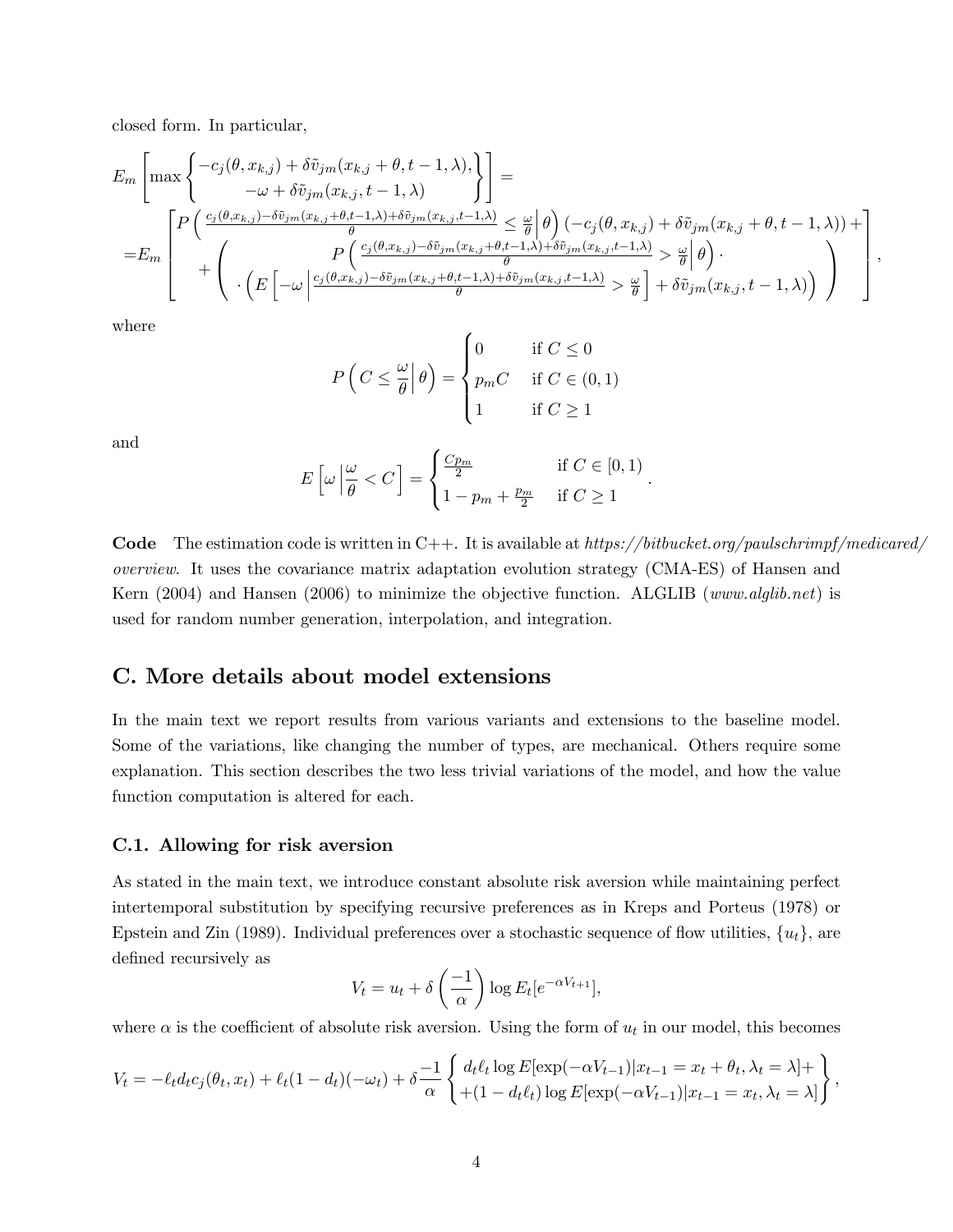where  $\ell_t = 1$  if there was a prescription to potentially fill and  $d_t = 1$  if the prescription was filled. The expected value function is

$$
\tilde{v}(x,t,\lambda) = \sum_{\lambda'} P(\lambda'|\lambda) \left\{ \begin{array}{c} \lambda' E \left[ \exp \left( -\alpha \max \left\{ -c_j(\theta,x) + \delta \frac{-1}{\alpha} \log \tilde{v}(x+\theta,t-1,\lambda'), \atop -\omega + \delta \frac{-1}{\alpha} \log \tilde{v}(x,\lambda',t-1) \right\} \right) \right] \\ + (1-\lambda') \tilde{v}(x,t-1,\lambda'^{\delta}) \end{array} \right\}.
$$

Let

$$
v(x, t, \lambda) = \frac{-1}{\alpha} \log \tilde{v}(x, t, \lambda).
$$

The Bellman equation for  $v$  is then

$$
v(x,t,\lambda) = \frac{-1}{\alpha} \log \left( \sum_{\lambda'} P(\lambda'|\lambda) \left\{ \begin{array}{c} \lambda' E \left[ \exp \left( -\alpha \max \left\{ -c_j(\theta,x) + \delta v(x+\theta,t-1,\lambda'), \\ -\omega + \delta v(x,t-1,\lambda') \right. \\ \left. + (1-\lambda') \exp(-\alpha \delta v(x,t-1,\lambda')) \right. \right) \end{array} \right) \right\} \right)
$$

The expectation of the maximum is calculated in a similar way as in the risk neutral case.

#### C.2. Allowing for the delay of purchasing to subsequent year

As described in the main text, we assume that each prescription must be filled either immediately, at the start of next year, or never. A potential prescription comes with a monetary cost  $\theta$  and a utility flow cost of not filling  $\omega$ . If a potential prescription is not filled, then each period  $\theta$  depreciates at rate  $\delta \delta_h$  and  $\omega$  depreciates at rate  $\delta_h$ . Unfilled prescriptions may be filled at the start of the next year at a (known) expected price  $q_i$ . We assume that  $q_i$  is known and taken as given. To calculate it, we calculate  $E[p]$ risk score, plan and assume that people use their current year risk score and plan to predict next year's end-of-year price. We compute  $q_i = E[p]$ risk score, plan by dividing risk score into 3 bins (lowest third, middle third, and highest third) and taking the average observed end-of-year price in each plan and bin.

With these assumptions, the dynamic optimization is different for each plan and risk score bin, so we subscript the value function by  $i$  to capture the idea that it varies with  $q_i$ , which as described varies by plan and risk score tercile. Then, the value functions can be written as

$$
v_i(x,t,\lambda) = \int \left[ \begin{matrix} (1-\lambda')\delta v_i(x,t-1,\lambda') + \\ -c_j(\theta,x) + \delta v_i(x+\theta,t-1,\lambda'), \\ +\lambda' \int \max \left\{ -\omega \frac{1-(\delta \delta_h)^t}{1-\delta \delta_h} - \delta^t \delta_h^t q_i \theta + \delta_i v_i(x,t-1,\lambda') \right\} dG(\theta,\omega) \\ -\frac{\omega}{1-\delta \delta_h} + \delta v_i(x,t-1,\lambda') \end{matrix} \right\} dG(\theta,\omega) \right] dH(\lambda'|\lambda),
$$

To calculate the value function we must compute,

$$
\int_{\Theta} \int_{\Omega} \max \left\{ \begin{array}{c} -c_j(\theta, x) + \delta v_i(x + \theta, t - 1, \lambda'), \\ -\omega \frac{1 - (\delta \delta_h)^t}{1 - \delta \delta_h} - \delta^t \delta_h^t q_i \theta + \delta v_i(x, t - 1, \lambda') \\ -\frac{\omega}{1 - \delta \delta_h} + \delta v_i(x, t - 1, \lambda') \end{array} \right\} dG(\omega | \theta) dG(\theta).
$$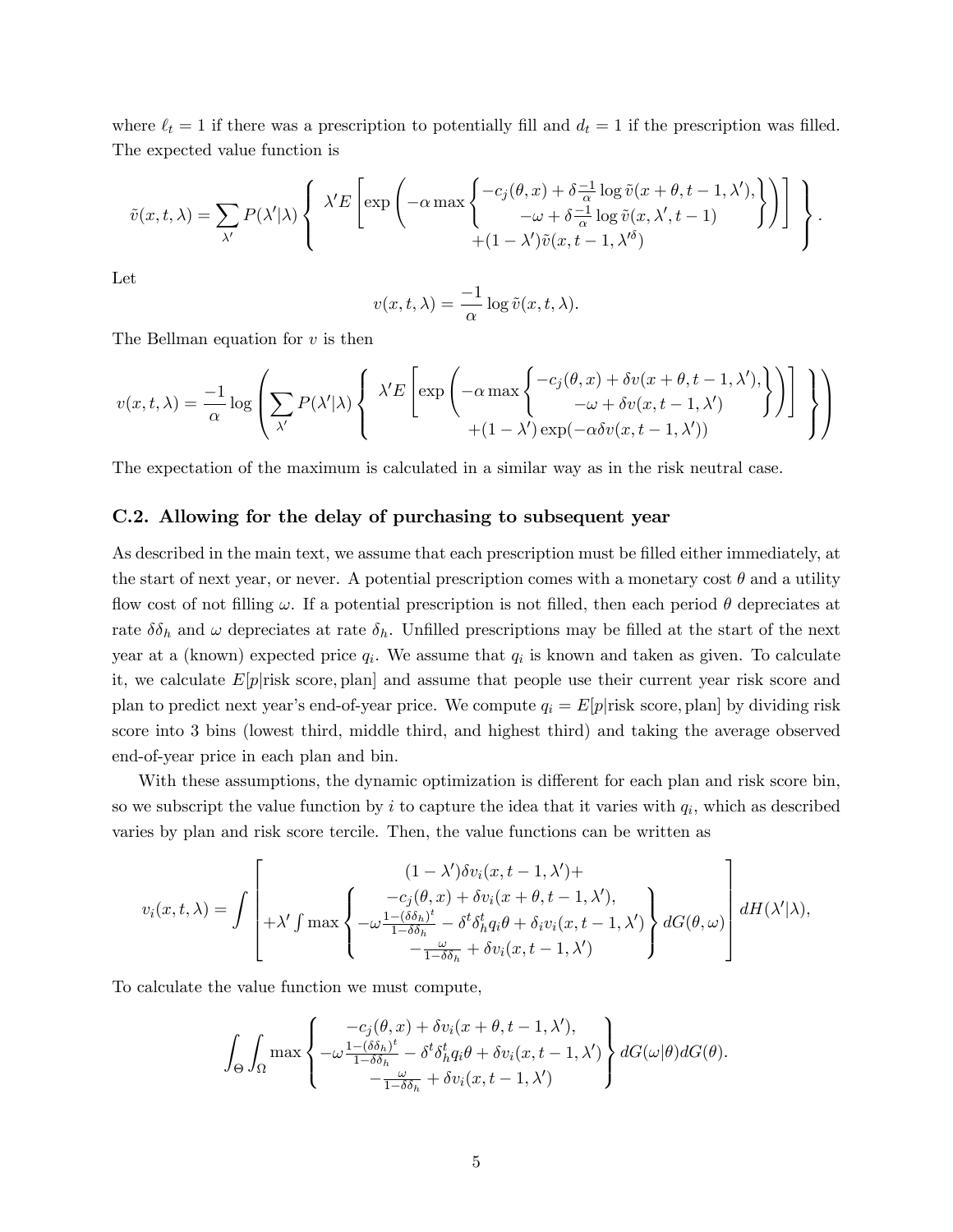We calculate the inner integral analytically using the assumption that  $\frac{\omega}{\theta} \sim U(0, 1)$ , and calculate the outer integral using quadrature. The inner integral can be written as

$$
B = \theta \int_0^1 \max \left\{ \begin{array}{l} \frac{-c_j(\theta, x) + \delta v_i(x + \theta, t - 1, \lambda')}{\theta}, \\ -\frac{r}{1 - \delta \delta_h} + \frac{\delta v_i(x, t - 1, \lambda')}{\theta}, \\ -r \frac{1 - (\delta \delta_h)^t}{1 - \delta \delta_h} - (\delta \delta_h)^t q_i + \frac{\delta v_i(x, t - 1, \lambda')}{\theta} \end{array} \right\} dr.
$$

The values of r where we switch from one of the three terms in the max to another are

$$
r_1 = \left(\frac{\delta_h}{\delta_h}\right)^t q_i (1 - \delta \delta_h)
$$
  
\n
$$
r_2 = \frac{1 - \delta \delta_h}{\theta} \left(c_j(\theta, x) - \delta v_i(x + \theta, t - 1, \lambda') + \delta v_i(x, t - 1, \lambda')\right)
$$
  
\n
$$
r_3 = \frac{1 - \delta \delta_h}{1 - (\delta \delta_h)^t} \frac{1}{\theta} \left(c_j(\theta, x) - \delta v_i(x + \theta, t - 1, \lambda') + \delta v_i(x, t - 1, \lambda') - (\delta \delta_h)^t q_i\right)
$$

If  $0 \le r_1 \le r_2 \le r_3 \le 1$ , then our expression for the inner integral becomes

$$
B = \theta \begin{pmatrix} \int_0^{r_1} -\frac{r}{1-\delta\delta_h} + \frac{\delta v_i(x,t-1,\lambda')}{\theta} dr + \\ +\int_{r_1}^{r_3} -r\frac{1-(\delta\delta_h)^t}{1-\delta\delta_h} - (\delta\delta_h)^t q_i + \frac{\delta v_i(x,t-1,\lambda')}{\theta} dr + \\ +\int_{r_3}^1 -\frac{c_j(\theta,x)+\delta v_i(x+\theta,t-1,\lambda')}{\theta} dr \end{pmatrix}
$$
  
= 
$$
\begin{pmatrix} -\theta \frac{r_1^2/2}{1-\delta\delta_h} + r_1 \delta v_i(x,t-1,\lambda') + \\ -\frac{1}{2} (r_3^2 - r_1^2) \frac{1-(\delta\delta_h)^t}{1-\delta\delta_h} + \left[ -(\delta\delta_h)^t q_i \theta + \delta v_i(x,t-1,\lambda') \right] (r_3 - r_1) + \\ + (1 - r_3) \left[ -c_j(\theta,x) + \delta v_i(x + \theta,, t - 1, \lambda') \right] \end{pmatrix} .
$$

It will always be true that  $0 \leq r_1 \leq 1$ . However, the rest of these inequalities need not hold. If  $0 \leq r_2 \leq r_1 \leq r_3$ , then the integral is

$$
B = \theta \left( \begin{array}{c} \int_0^{r_2} -\frac{r}{1-\delta\delta_h} + \frac{\delta v_i(x, t-1, \lambda')}{\theta} dr + \\ + \int_{r_2}^1 -\frac{c_j(\theta, x) + \delta v_i(x + \theta, t-1, \lambda')}{\theta} dr \end{array} \right)
$$
  
= 
$$
\left( \begin{array}{c} -\theta \frac{r_2^2/2}{1-\delta\delta_h} + r_2 \delta v_i(x, t-1, \lambda') + \\ + (1-r_2) \left[ -c_j(\theta, x) + \delta v_i(x + \theta, t-1, \lambda') \right] \end{array} \right).
$$

Other cases are treated similarly.

## Additional references mentioned only in the online appendix

Andreasen, Martin Møller. (2010). "How to Maximize the Likelihood Function for a DSGE Model." Computational Economics. 35(2): 127-154.

Lo Sasso, Anthony, Lorens Helmchen and Robert Kaestner. 2010. "The Effects of Consumer Directed Health Plans on Health Care Spending." Journal of Risk and Insurance 77(1): 85-103.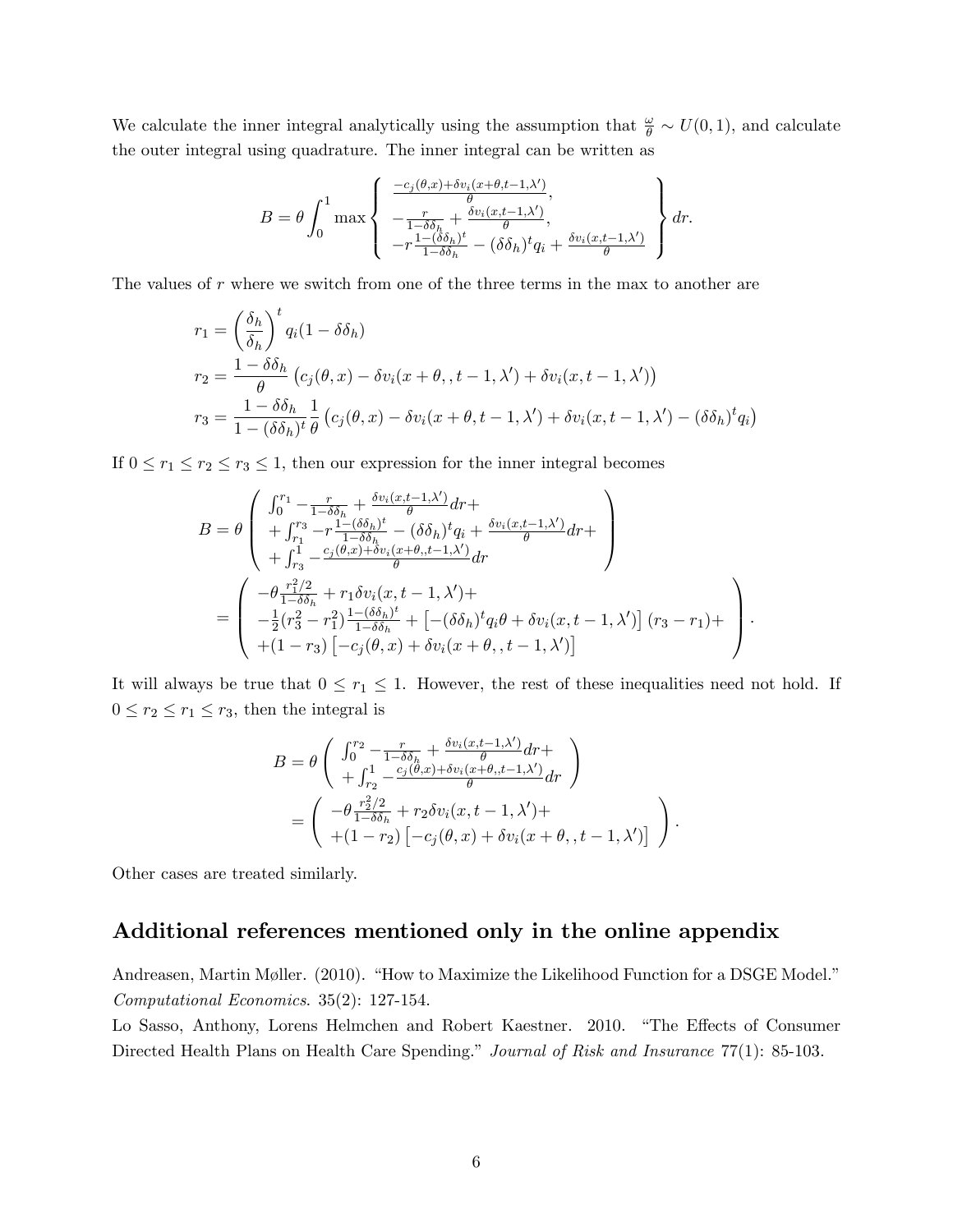

Figure A1: A Graphical Illustration for The Rationale to Observe Bunching at The Kink

This Ögure illustrates graphically the theoretical prediction that individuals will bunch at the convex kink point in their budget set. The solid line illustrates the budget set of the same standard benefit design as in Figure I; the standard budget set has a kink (price increase) at \$2,510 in total spending. By contrast, the dashed line considers an alternative budget set with a linear budget (above the deductible) at the co-insurance armís cost sharing rate. The solid and dashed indifference curves represent two individuals with different healthcare needs who would have different total drug spending under the linear contract. The (healthier) individual denoted by the solid indifference curve is not affected by the introduction of this kink; his indifference curve remains tangent to the lower part of the budget set. The (sicker) individual with the dashed indifference curves consumed above the kink under the linear budget set; with the introduction of the kink her indifference curve is now exactly tangent to the upper part of the budget set at the kink. With the introduction of the kink, this latter individual would therefore decrease total spending to the level of the kink location. By extension, any individual whose indifference curve was tangent to the linear budget set at a spending level between that of the two individuals shown would likewise decrease total spending to the level of the kink location, thereby creating "bunching" at the kink.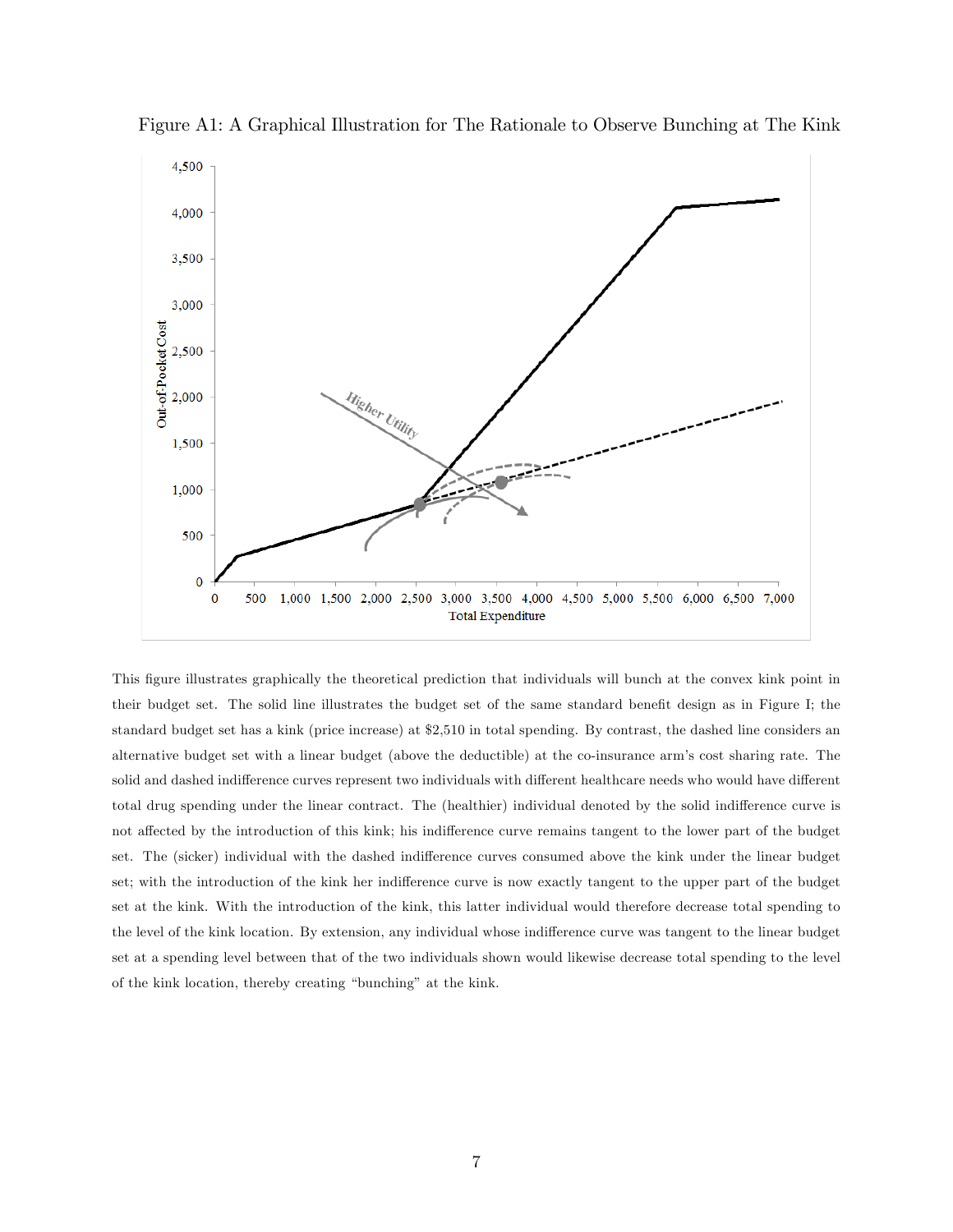Figure A2: Distribution of Annual Drug Expenditure for Individuals with Non-Standard Kink Location



Our baseline sample consists of individuals with a standard kink location. A small sample of individuals excluded from the baseline sample have a kink at an amount that is different from the standard level. The modal non-standard kink amount is \$2,100; most of these plans are in 2007 or 2008. The figure displays the histogram of total annual prescription drug spending (in \$20 bins) for individuals with the modal (\$2,100) non-standard kink location in 2007 or 2008. Such individuals are not in our baseline sample. The x-axis reports total spending relative to the \$2,100 kink location. The dashed vertical lines indicate the level of the standard kink locations in 2007 (\$2,400) and 2008 (\$2,510). Frequencies are normalized to sum to 1 across the displayed range.  $N = 12,189$ . The figure shows that for individuals in plans with the \$2,100 kink location, there is evidence of excess mass around \$2,100 but not at the standard kink locations. Naturally, the figure is somewhat noisier than the baseline analyses that use the considerably larger baseline sample.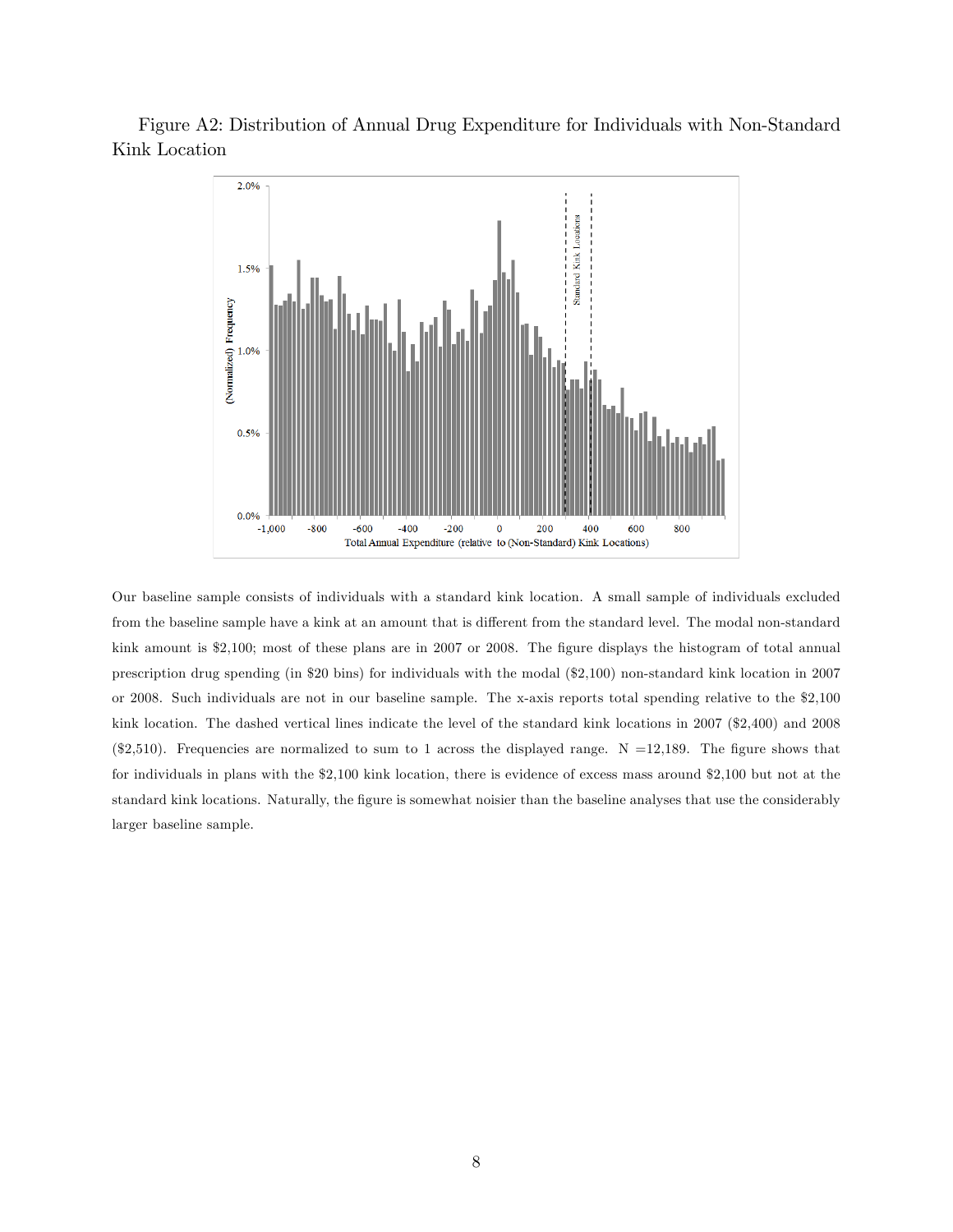

Figure A3: Distribution of Annual Drug Expenditure Around The Deductible Amount

The figure displays the histogram of total annual prescription drug spending (in \$10 bins) for individuals in our baseline sample in plans with the (year-specific) standard deductible amount (which was \$265 in 2007, \$275 in 2008, and \$295 in 2009). The x-axis reports total spending relative to the (year-specific) deductible amount. Frequencies are normalized to sum to 1 across the displayed range.  $N = 186,548$ .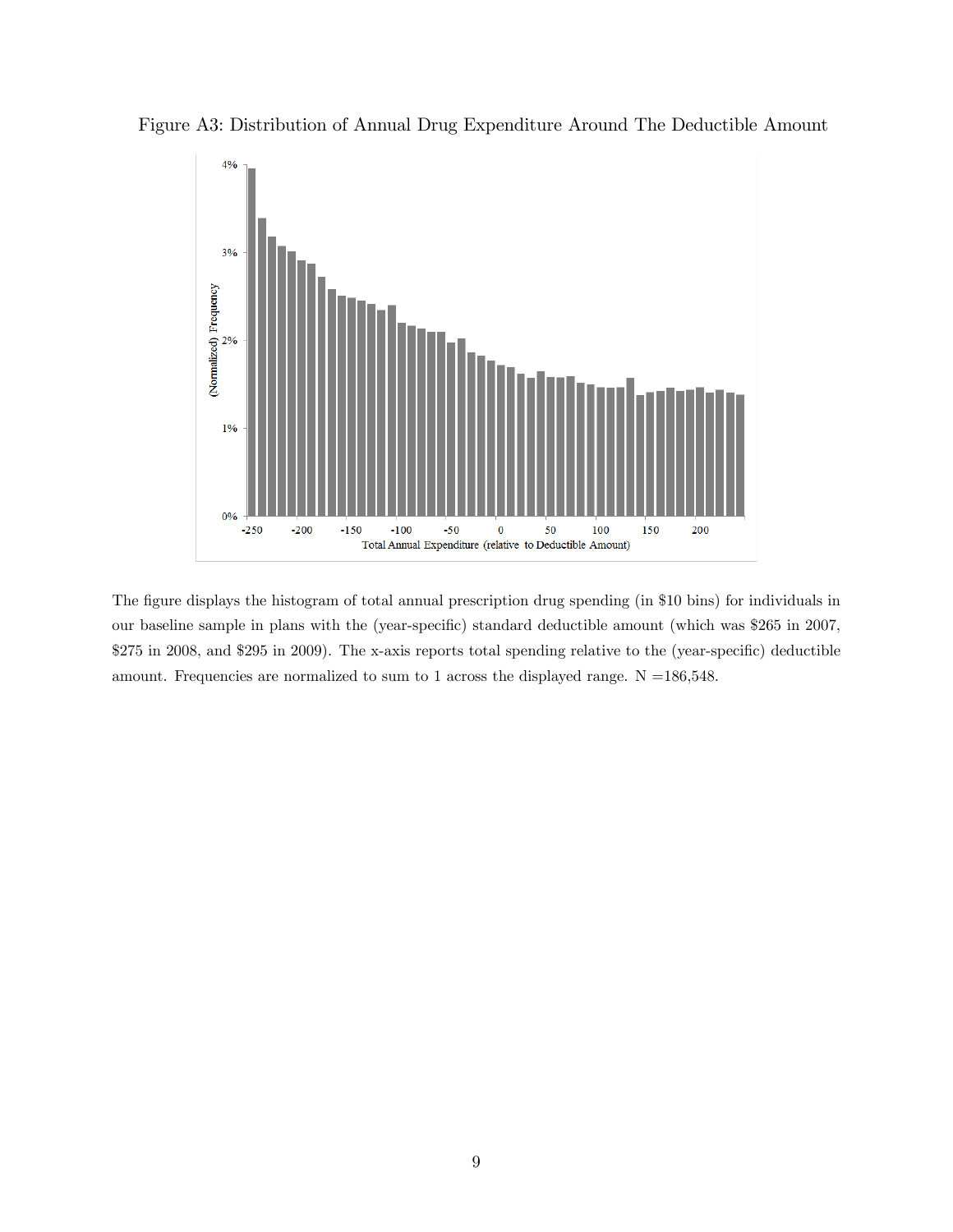

Figure A4: The Relationship between Excess Mass around The Kink and The Price Change at The Kink

Figure graphs the excess mass in different plans against the size of the kink (i.e. the size of the price increase faced by the consumer as she moves into the gap). The size of the circles is proportional to the number of beneficiaries in the plan. Analysis is limited to the approximately 80% of our baseline sample who are in plans with at least 1,000 beneficiaries within \$2,000 of the kink. Excess mass is calculated separately for each plan using the exact same procedure described for Figure IV. The dashed line in the figure represents the enrollee-weighted regression line of the relationship between excess mass and kink size; the slope of the line is  $0.19$  (standard error  $= 0.08$ ) and the regression has an R-square of 0.011.  $N = 1,985,697$ .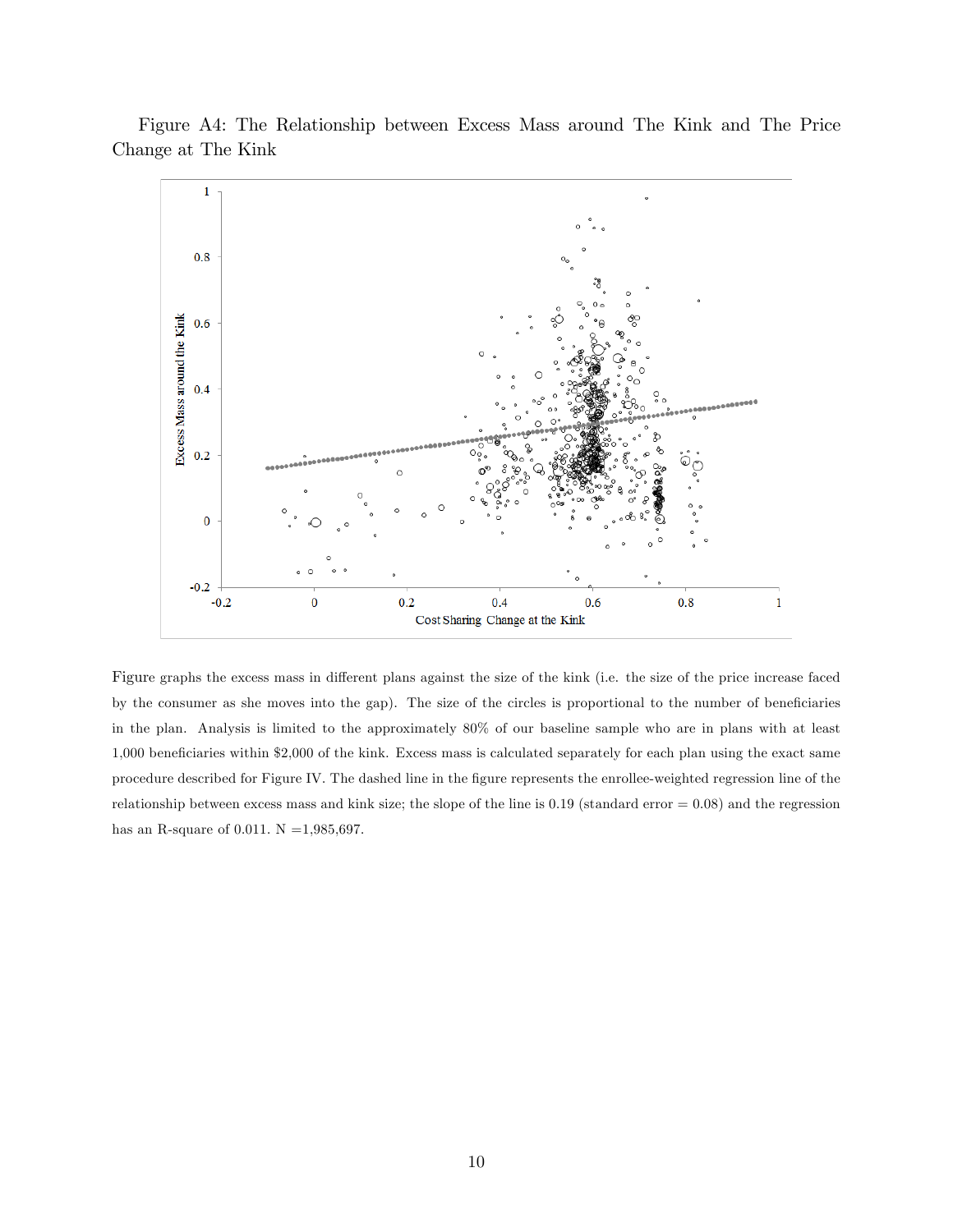

Figure A5: An Alternative Measure to Compute Predicted Claim Propensity around The Kink

Figure is the same as the December (bottom right) panel of Figure V of the main text, in which the dashed ("baseline") line is generated by regressing the logarithm of the share of individuals with no purchase in December in each \$20 spending bin, using only individuals with annual spending (relative to the kink location) between -\$2,000 and -\$500, on the mid-point of the spending amount in the bin, weighting each bin by the number of beneficiaries in that bin. This prediction forces the predictive line to be monotone in spending, and to asymptote to one as annual spending approach infinity. The solid ("alternative") line shows how the prediction would change if the restriction is not imposed. It is generated by regressing the share of individuals with purchase in December in each \$20 spending bin, using only individuals with annual spending (relative to the kink location) between -\$2,000 and -\$500, on a quadratic function of the mid-point of the spending amount in the bin, weighting each bin by the number of beneficiaries in that bin. Online Appendix Table A1 shows how this alternative prediction affects the quantitative results.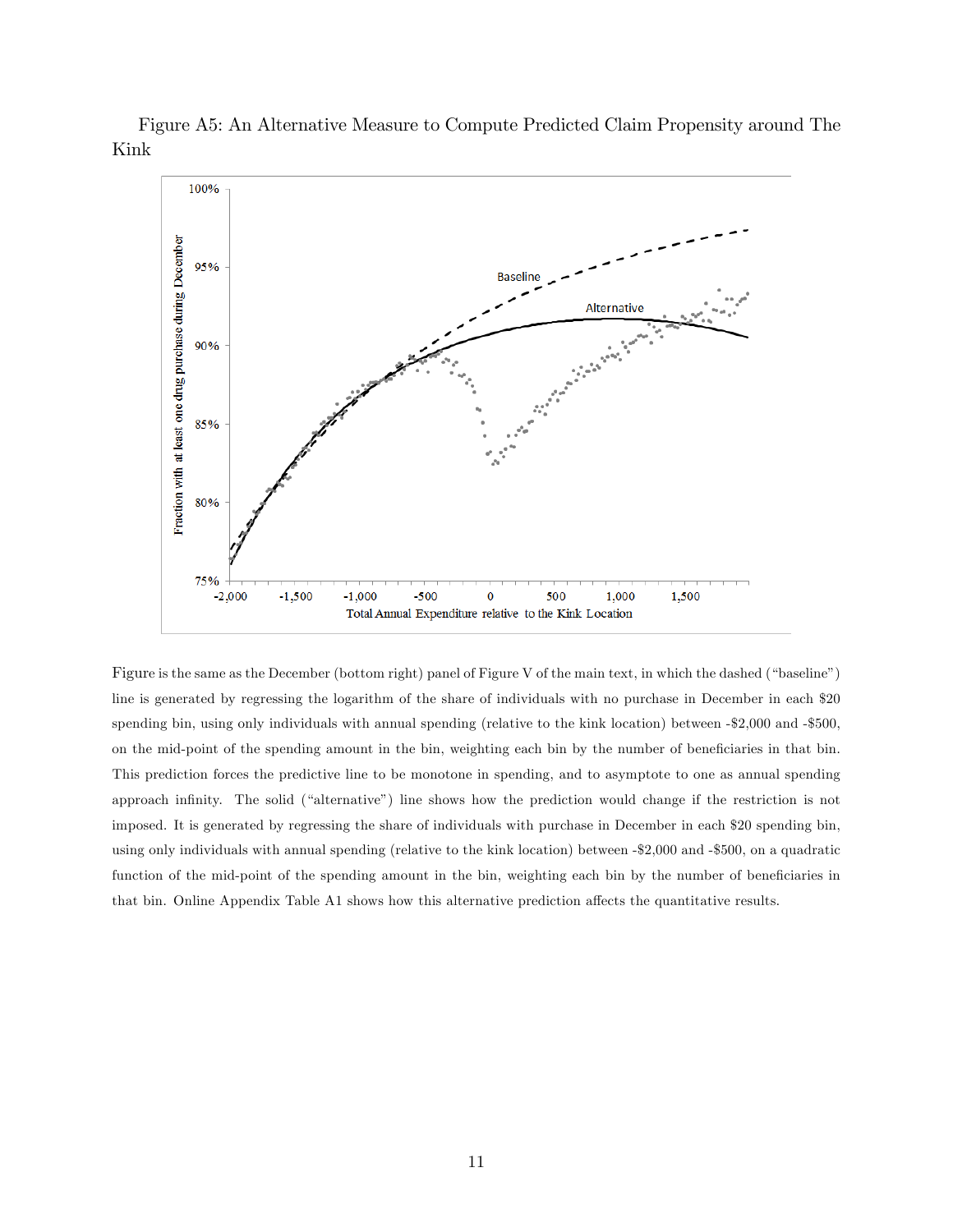



Figure presents the out-of-sample fit of the model. Top left panel replicates the in-sample fit of the model as in the top panel of Figure VI in the main text. Recall (see footnote 22 in the main text) that for estimation we limit the baseline sample to the 500 most common plans, and then only use a 10% random subsample to reduce the computational time. The top right panel presents the fit of the model predictions against a different  $10\%$  random subsample. The bottom left presents the model prediction for other plans (those that are not the 500 most common), taking these plans' features into account when generating predictions. Finally, the bottom right panel presents the model prediction for 2010 spending (recall that our baseline data covers 2007-2009 only). Here the fit is not as striking, presumably due to macroeconomic changes (e.g., in drug prices) that change over time. Still, the model's prediction change (relative to the 2009 predictions) in the right direction.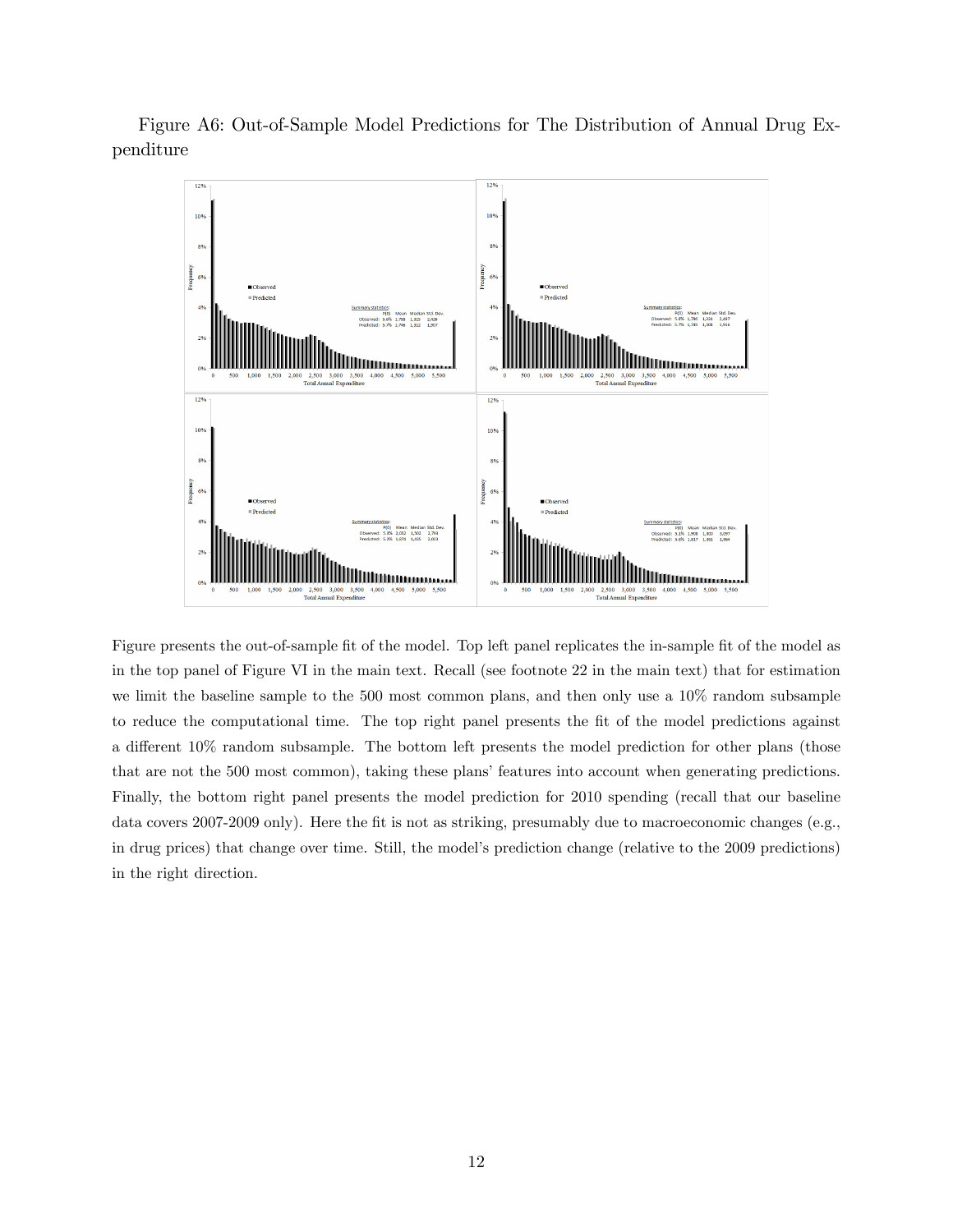



Figure presents the out-of-sample fit of the model. Top left panel replicates the in-sample fit of the model as in the bottom panel of Figure VI in the main text. Recall (see footnote 22 in the main text) that for estimation we limit the baseline sample to the 500 most common plans, and then only use a 10% random subsample to reduce the computational time. The top right panel presents the fit of the model predictions against a different  $10\%$  random subsample. The bottom left presents the model prediction for other plans (those that are not the 500 most common), taking these plans' features into account when generating predictions. Finally, the bottom right panel presents the model prediction for 2010 spending (recall that our baseline data covers 2007-2009 only). Here the fit is not as striking, presumably due to macroeconomic changes (e.g., in drug prices) that change over time. Still, the model's prediction change (relative to the 2009 predictions) in the right direction.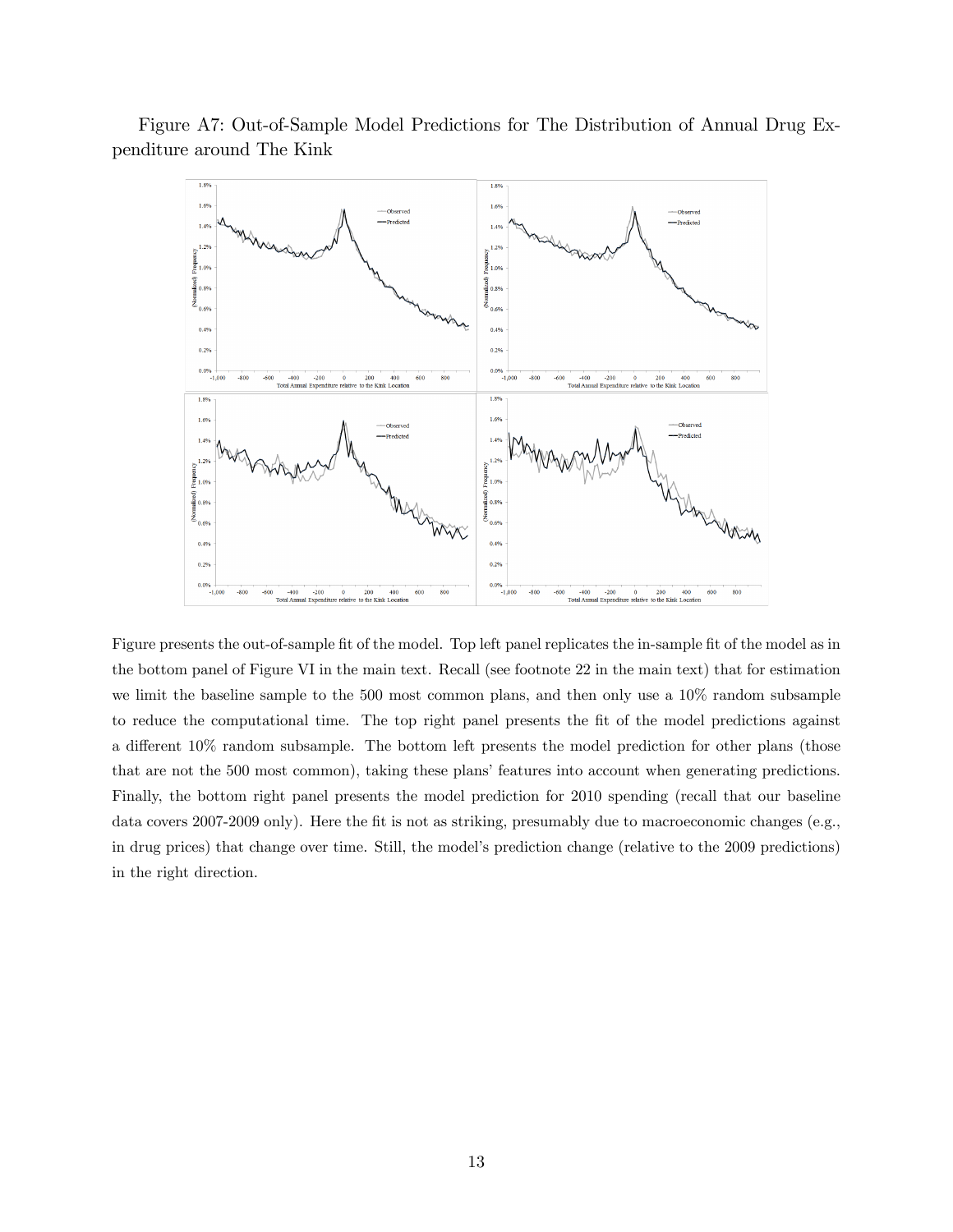

Figure A8: Out-of-Sample Model Predictions for The Monthly Propensity to Claim

Figure presents the out-of-sample fit of the model. Top left panel replicates the in-sample fit of the model as in Figure VII of the main text. Recall (see footnote 22 in the main text) that for estimation we limit the baseline sample to the 500 most common plans, and then only use a 10% random subsample to reduce the computational time. The top right panel presents the fit of the model predictions against a different 10% random subsample. The bottom left presents the model prediction for other plans (those that are not the 500 most common), taking these plans' features into account when generating predictions. Finally, the bottom right panel presents the model prediction for 2010 spending (recall that our baseline data covers 2007-2009 only). Here the Öt is not as striking, presumably due to macroeconomic changes (e.g., in drug prices) that change over time. Still, the modelís prediction change (relative to the 2009 predictions) in the right direction.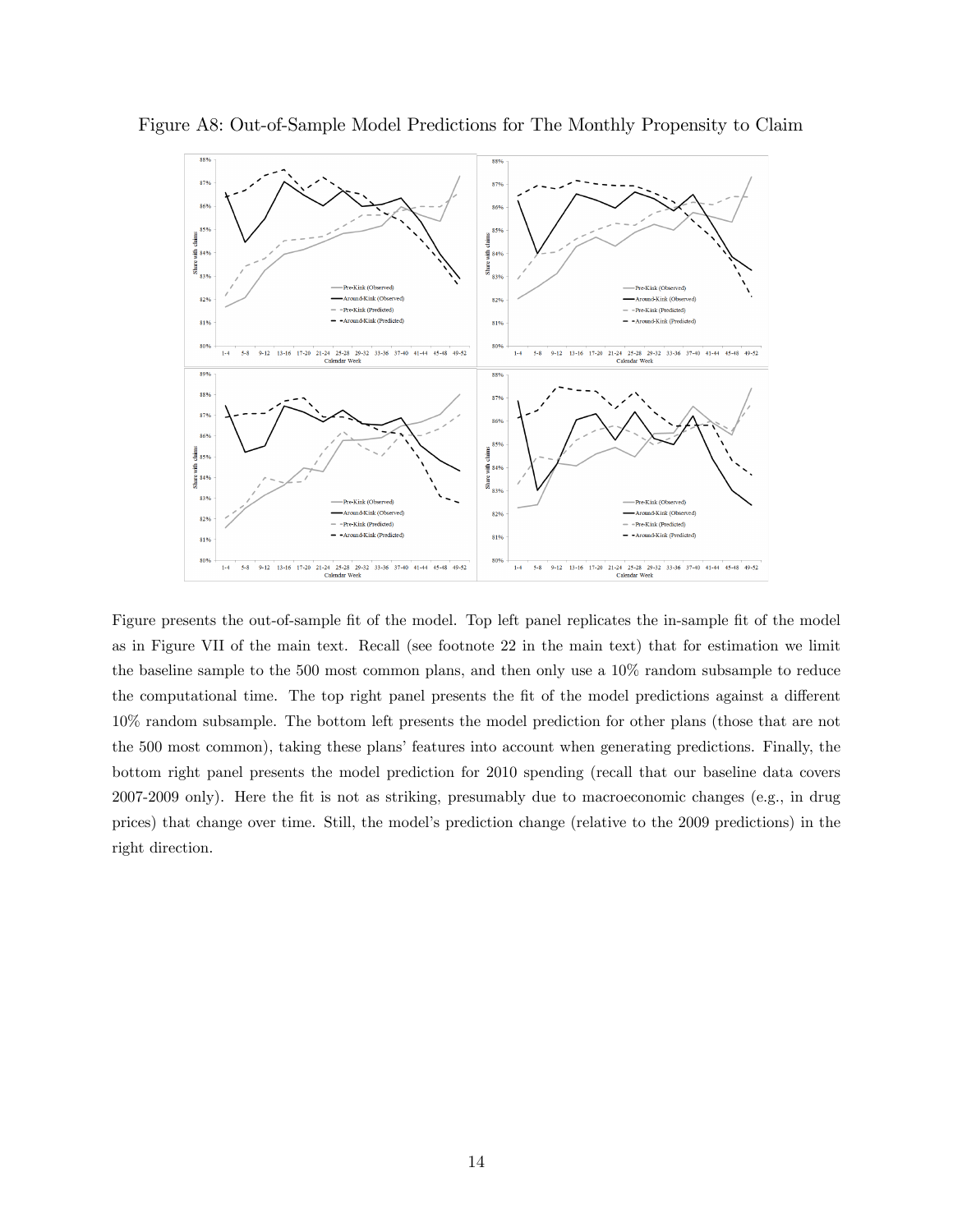

Figure A9: Relative January Drug Expenditure for Deductible and No-Deductible Plans

Figure replicates the top panel of Figure IX, but does it separately for beneficiaries who are enrolled in a deductible plan (black bars,  $N = 305, 437$ ) and no-deductible plan (gray bars,  $N = 1, 148, 102$ ) in year  $y + 1$ . Figure shows the individual's relative January spending in year  $y + 1$  as a function of her total annual spending (relative to the kink location, which is normalized to 0) in the prior year (year y). "Relative" January spending in year  $y + 1$  is defined as the ratio of January spending in year  $y + 1$  to average monthly spending in March through June (of year  $y + 1$ ). Each bar on the graph represents individuals within \$50 above the value on the x-axis. The y-axis reports the average, for each year  $t$  spending bin, of the "relative January spending" measure. The dashed, horizontal ìcounterfactualî relative January spending is calculated as the average relative January spending for people -500 to -2000 below the kink in year  $y$ .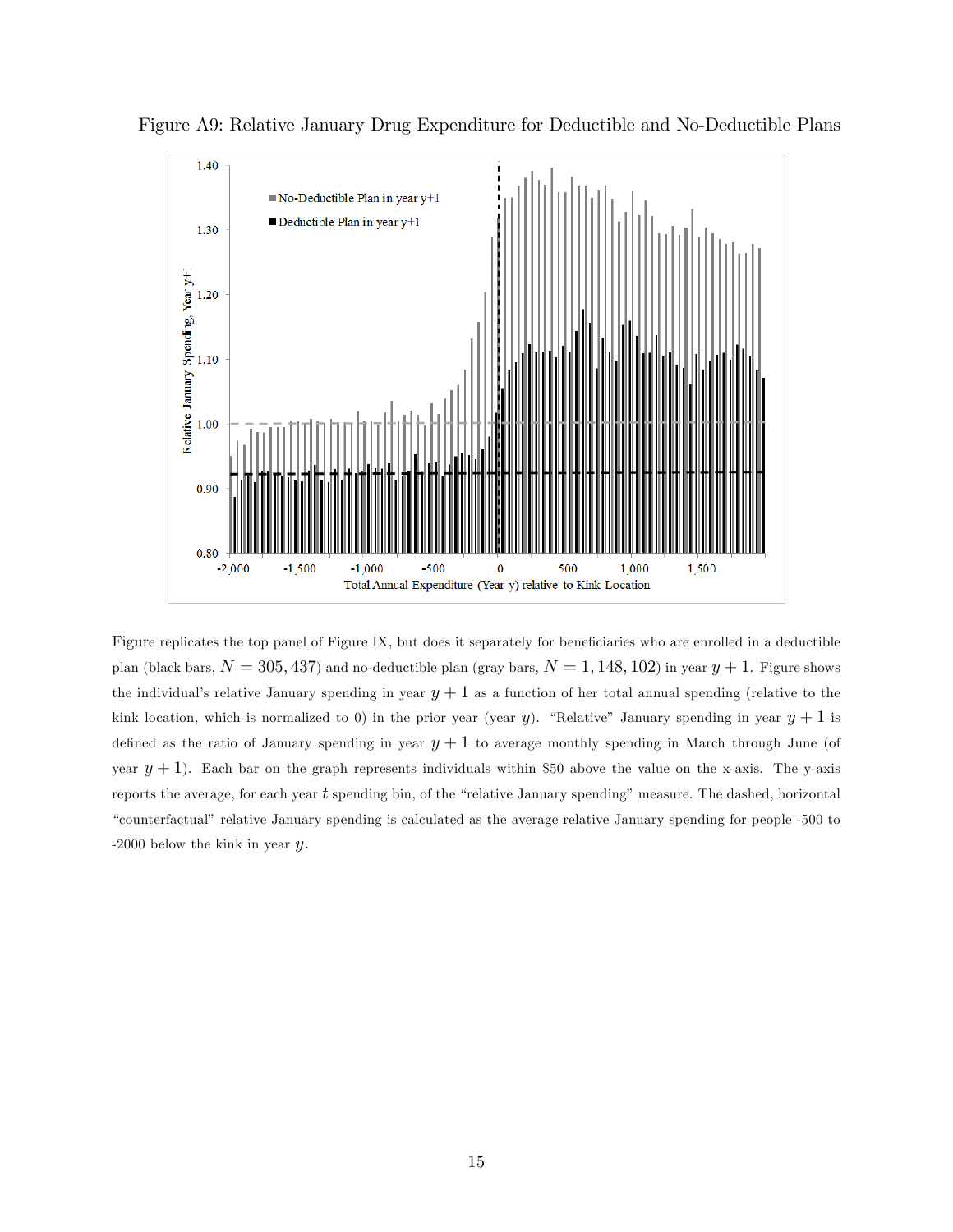| Drug Type                    | Percent of<br>purchases<br>(1) | Percent of<br>spending $(5)$<br>(2) | Actual<br>P(Dec. Purchase)<br>(3) | Predicted<br>P(Dec. Purchase)<br>(4) | Percent decrease in<br>purchase probability<br>(5) | Excess January<br>spending<br>(6) |
|------------------------------|--------------------------------|-------------------------------------|-----------------------------------|--------------------------------------|----------------------------------------------------|-----------------------------------|
| All                          | 100.0                          | 100.0                               | 0.846                             | 0.907                                | $0.068$ $(0.002)$                                  | 1.333                             |
| Chronic                      | 69.6                           | 77.1                                | 0.762                             | 0.841                                | $0.094$ $(0.003)$                                  | 1.323                             |
| Acute                        | 30.4                           | 22.9                                | 0.532                             | 0.612                                | $0.129$ $(0.005)$                                  | 1.335                             |
| Maintenance                  | 85.1                           | 90.1                                | 0.807                             | 0.879                                | $0.082$ $(0.002)$                                  | 1.350                             |
| Non-Maintenance              | 14.9                           | 9.9                                 | 0.303                             | 0.338                                | $0.104$ $(0.008)$                                  | 1.151                             |
| Brand                        | 33.4                           | 74.8                                | 0.624                             | 0.744                                | $0.161$ $(0.003)$                                  | 1.362                             |
| Generic                      | 66.6                           | 25.2                                | 0.731                             | 0.819                                | $0.107$ $(0.003)$                                  | 1.235                             |
| "Inappropriate" <sup>a</sup> | 2.7                            | 1.3                                 | 0.075                             | 0.091                                | $0.178$ (0.018)                                    | 1.262                             |

Table A1: Using an Alternative Measure to Quantify The Heterogeneity across Types of Drugs in The Response to The Kink

Table replicates Table IV in the main text, but uses a less restrictive way to generate "predicted" probabilities. Online Appendix Figure A5 provides more details about the comparison between the primary and alternative way to construct these predictions.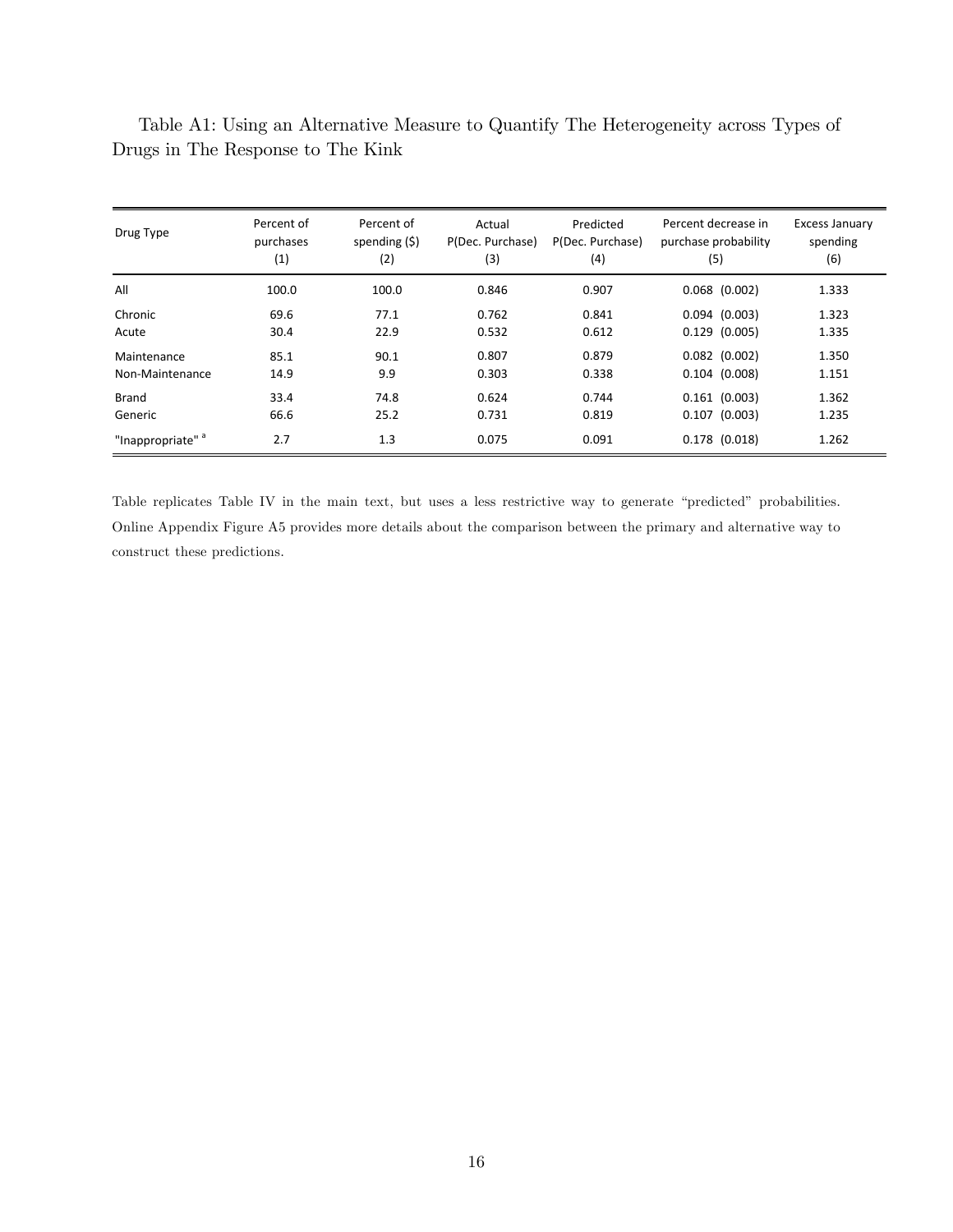| (Uniform) Price Reduction <sup>a</sup> | <b>Average Annual Spending</b> | Implied "Elasticity" <sup>b</sup> |  |
|----------------------------------------|--------------------------------|-----------------------------------|--|
| 0% (Baseline)                          | 1,760                          |                                   |  |
| 1.0%                                   | 1,769                          | $-0.54$                           |  |
| 2.5%                                   | 1,776                          | $-0.38$                           |  |
| 3.0%                                   | 1,779                          | $-0.36$                           |  |
| 3.5%                                   | 1,781                          | $-0.35$                           |  |
| 5.0%                                   | 1,789                          | $-0.33$                           |  |
| 7.5%                                   | 1,801                          | $-0.31$                           |  |
| 10.0%                                  | 1,813                          | $-0.30$                           |  |
| 15.0%                                  | 1,837                          | $-0.29$                           |  |
| 25.0%                                  | 1,887                          | $-0.29$                           |  |
| 50.0%                                  | 2,018                          | $-0.29$                           |  |
| 75.0%                                  | 2,163                          | $-0.31$                           |  |

Table A2: Estimated Price Elasticities as Implied by The Estimated Model Parameters

Table shows the model's estimate of the impact of various changes to the 2008 standard benefit budget set (shown in Figure I). The first row shows predicted average annual spending under the existing budget set. Other rows show predicted average annual spending (and the implied "elasticity") of various uniform price reductions to this budget set.

 $a$  "Uniform price reduction" is achieved by reducing the price (i.e. consumer coinsurance) in every arm of the 2008 standard benefit by the percent shown in the table.

 $\bar{b}$  The implied "elasticity" is calculated by computing the ratio of the percent change in spending (relative to the baseline) to the percent change in price (relative to the baseline).